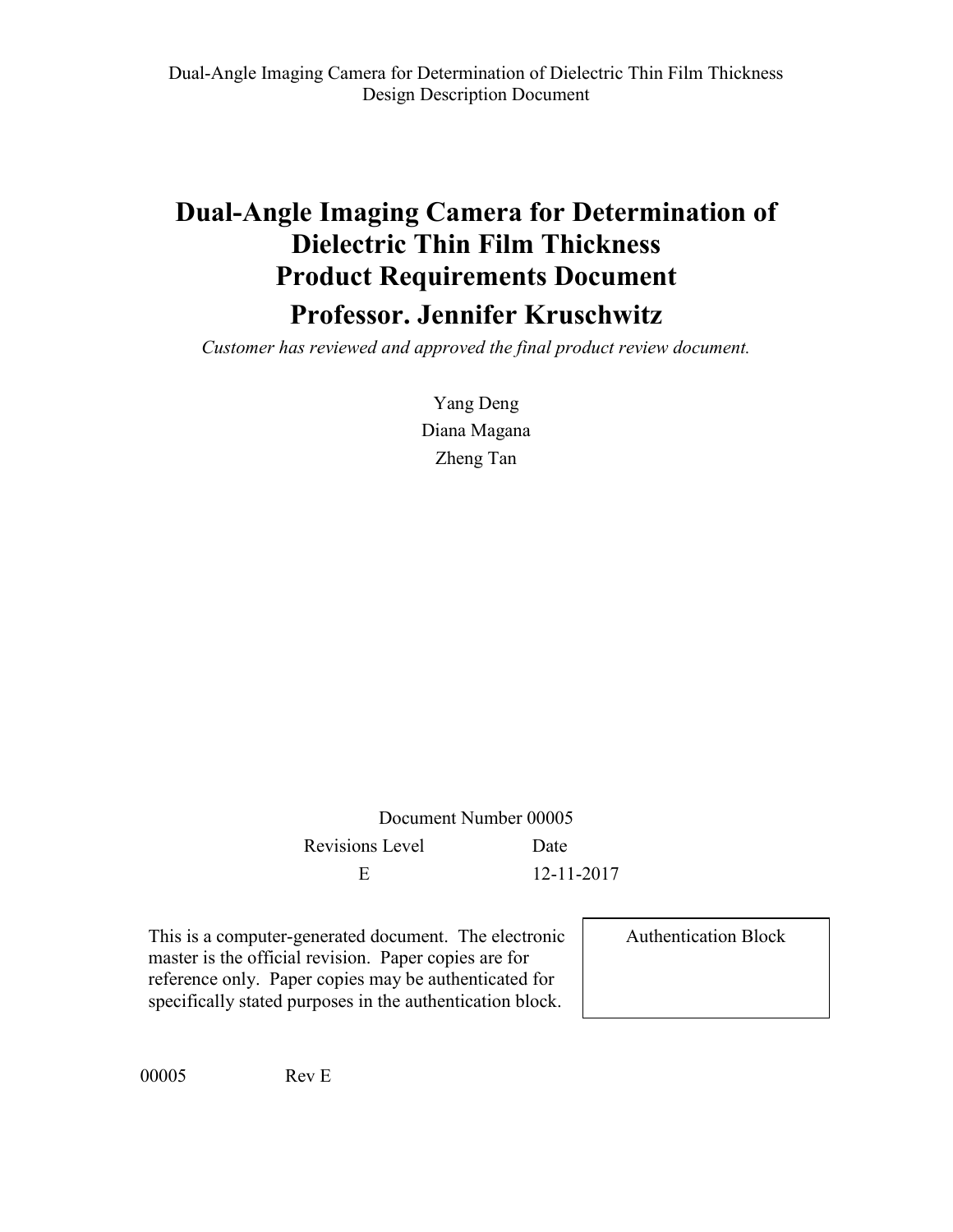| Rev         | Description                                                        | Date       | Authorization |
|-------------|--------------------------------------------------------------------|------------|---------------|
| A           | <b>Initial PRD</b>                                                 | 10-23-2017 | DM, YD        |
| B           | Updated<br>specifications from<br>first three customer<br>meetings | 11-11-2017 | DM, YD        |
| $\mathbf C$ | Updated:<br>Responsibility and<br>changes after<br>first test      | 11-25-2017 | YD            |
| D           | Updated according to<br>project progress                           | 12-07-2017 | DM, YD        |
| E           | Updated:<br>Responsibilities,<br>fitness for use,                  | 12-11-2017 | DM, YD        |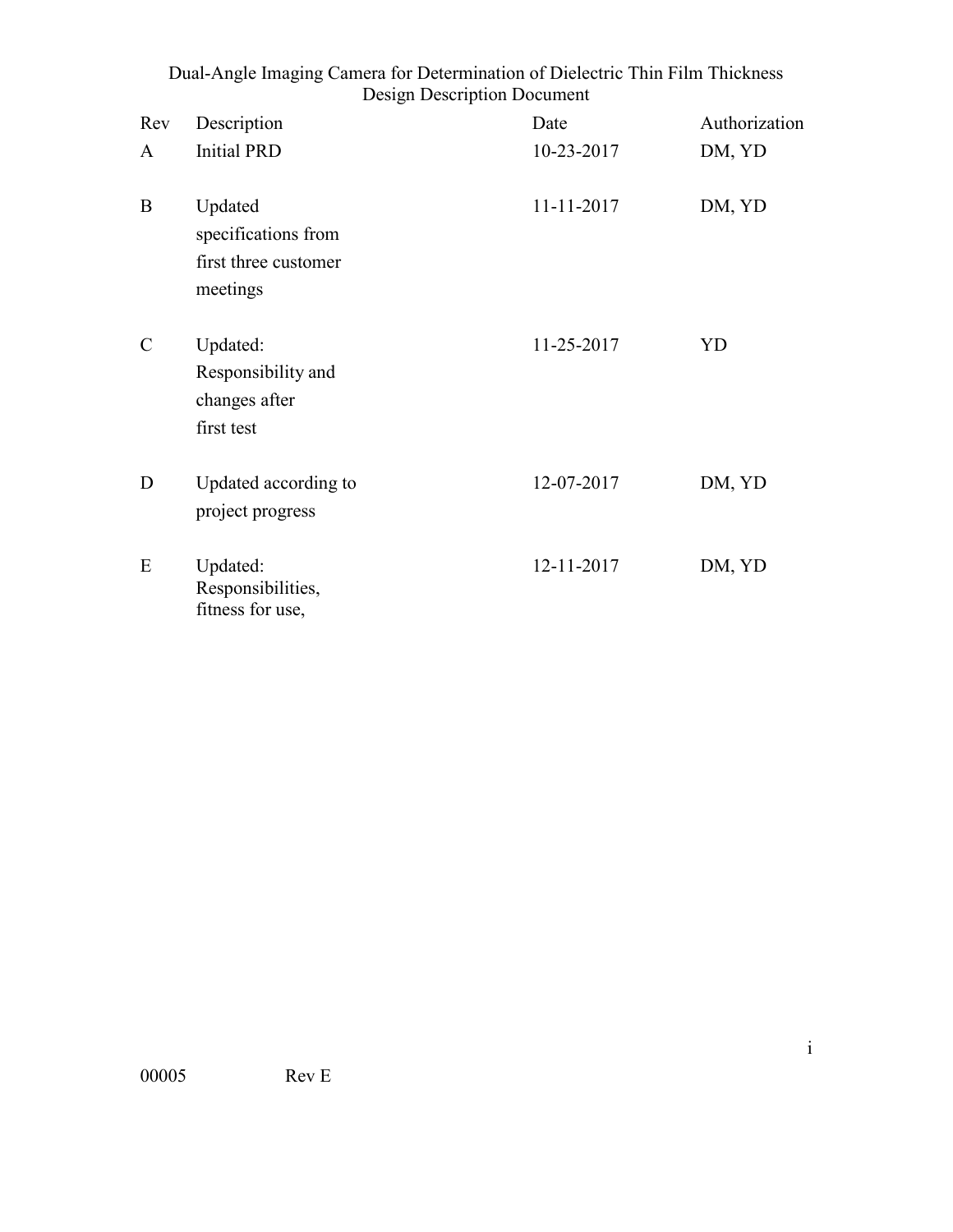## **Table of Contents**

| <b>Statement of Advisor</b> | $\mathbf{1}$   |
|-----------------------------|----------------|
| Vision                      | $\mathbf{1}$   |
| Environment                 | $\mathbf{1}$   |
| <b>Regulatory Issues</b>    | $\overline{2}$ |
| Fitness for use             | $\overline{2}$ |
| Proposed System Design      | $\mathfrak{Z}$ |
| Project Outline             | $\overline{4}$ |
| Timeline                    | 5              |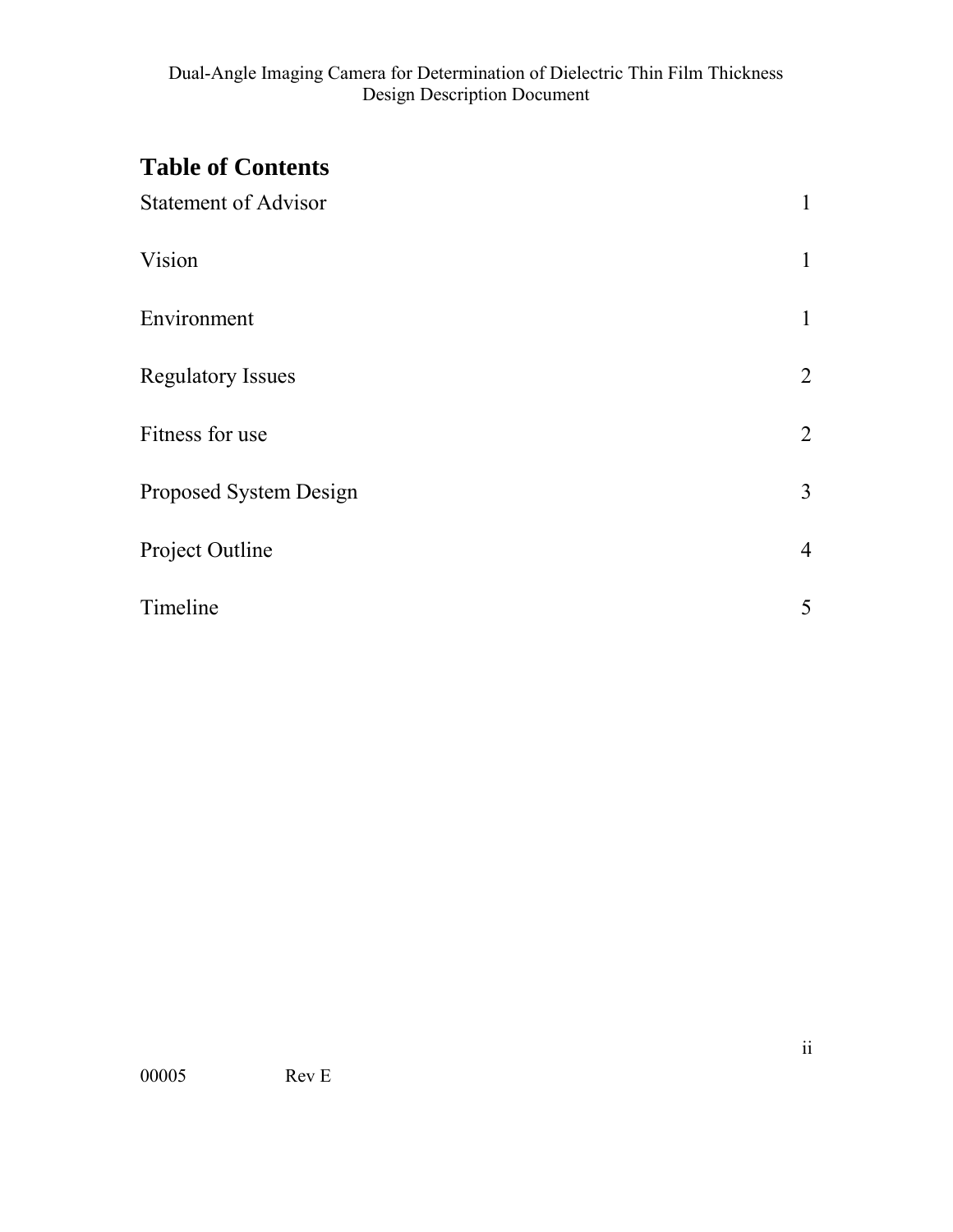#### <span id="page-3-0"></span>**Statement of Advisor:**

The Dual-Angle Imaging Camera is currently being developed as a spectrophotometer to determine dielectric thin film thickness. It has been shown that the dual- angle imaging camera has the potential to be a new method for thin film thickness measurement. The camera is currently developed under supervision of Dr. Jennifer Kruschwitz, a professor in the Institute of Optics, University of Rochester.

#### <span id="page-3-1"></span>**Vision:**

The product is a dual-angle camera imaging system for determining dielectric thin film thickness in the RIT Microelectronics Cleanroom Lab. The product should be ready to use at the end of this project.

### <span id="page-3-2"></span>**Environment:**

As a device intended for clean room microelectronic measurements, it needs to operate in the following environment:

### **Temperature**

15 to 35  $\degree$ C – operation range

## **Relative Humidity**

40 to 50% (no condensation) – operation range

It will operate under outlet power and 4 AA batteries for the LED light source.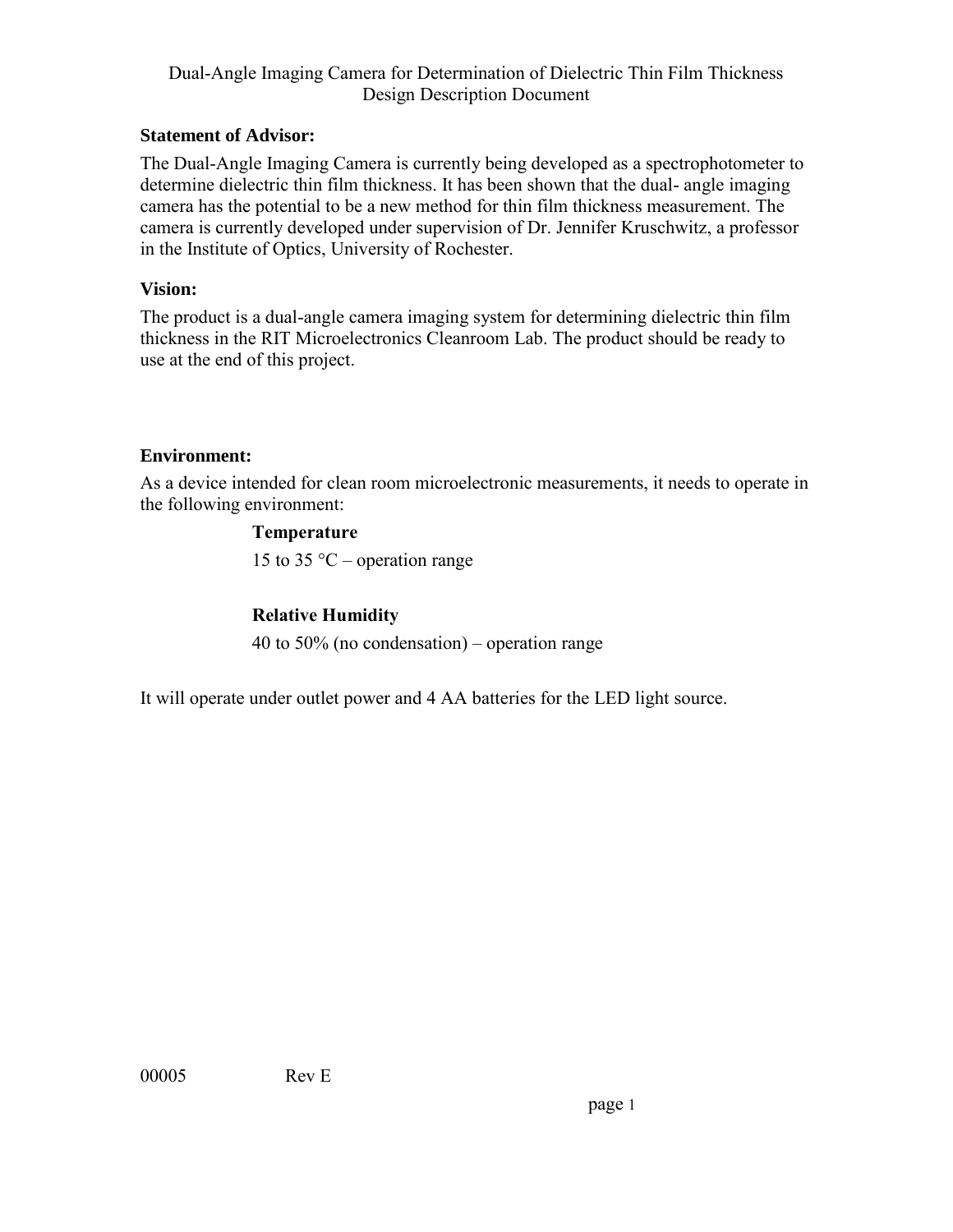#### <span id="page-4-0"></span>**Regulatory Issues:**

The dual-angle camera imaging system currently does not have regulatory issues.

#### **Fitness for use:**

- The dual-angle camera imaging system consists of a white 1D diffused backlight LED light source, a color camera, and lenses that are required to project LED image onto color camera with at least 10-degree angle separation between the edge and the center of the image. Spectrum of LED does not matter because it will be divided out using a bare silicon wafer to white balance the image. This will be done on MATLAB by converting image to double format in order to do math with the matrices of information.
- The dual-angle camera imaging system is designed to capture two images of the specular highlight (color) from light source that is being reflected from a one-layer film with an uniform thickness of 3nm-10nm from two different angles with a uniform thickness of 0-600nm and we will need to figure out the accuracy as we go.. The difference between two angles should at least be 10 degrees.

#### The dual-angle camera imaging system will:

Have the camera and white LED source at a fixed angle that optimize the match rate between measured sample thin film thickness and provided sample thin film thickness

Have a CCD camera that is compatible with MATLAB and is calibrated with color checker for optimal gamma.

Have a lens system that provide images with 10-degree center-to-edge separation

Have a stage that is encapsulated or out in the open in a fixed position

Be entirely clean according to standard at RIT Microelectronic Cleanroom Lab.

Work for films on a silicon wafer.

*It is desirable that:*

The total cost of the dual-angle camera imaging system is under \$1000. A user-friendly GUI is developed to reduce operation difficulty.

*If there is time and/or team resources available:*

A dual-angle camera imaging system will be integrated into a portable plug-inand-play instrument that can be easily carried and operated with necessary instructions given.

00005 Rev E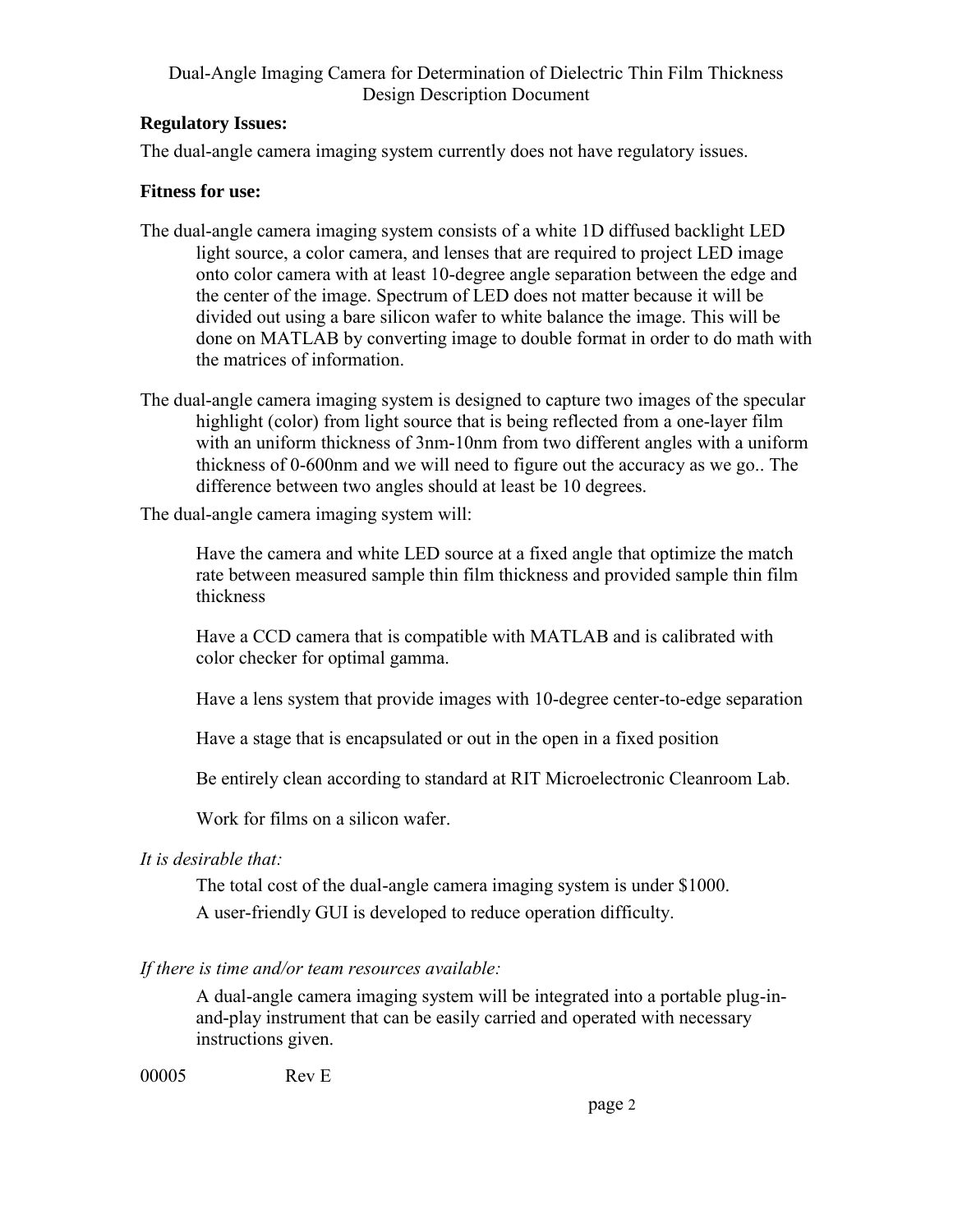Works for films deposited on a silicon nitride wafer and silicon dioxide wafer

| Specification                                 |                      |  |  |
|-----------------------------------------------|----------------------|--|--|
| White Light LED                               |                      |  |  |
| Vendor                                        | Adafruit             |  |  |
| Part No.                                      | KWB-R3912W/1W        |  |  |
| <b>Ilumination Size</b>                       | 12*14mm              |  |  |
| Max. Reserve Voltage                          | 5V                   |  |  |
| Max. Forward Current                          | 25mA                 |  |  |
| Max. Power Dissipation                        | 90mW                 |  |  |
| <b>Color Camera</b>                           |                      |  |  |
| Vendor                                        | <b>Edmund Optics</b> |  |  |
| Part No.                                      | BFLY-U3-05S2C-CS     |  |  |
| Manufactuer                                   | <b>FLIR</b>          |  |  |
| Connector                                     | <b>USB3.0</b>        |  |  |
| Pixel Depth                                   | 16 bit               |  |  |
| Lens System                                   |                      |  |  |
| Desgin Requirement                            |                      |  |  |
| Minimum image edge to center angle            | 10 degree            |  |  |
| Test lens will be borrowed from the Institute |                      |  |  |

### <span id="page-5-0"></span>**Proposed System Design:**



00005 Rev E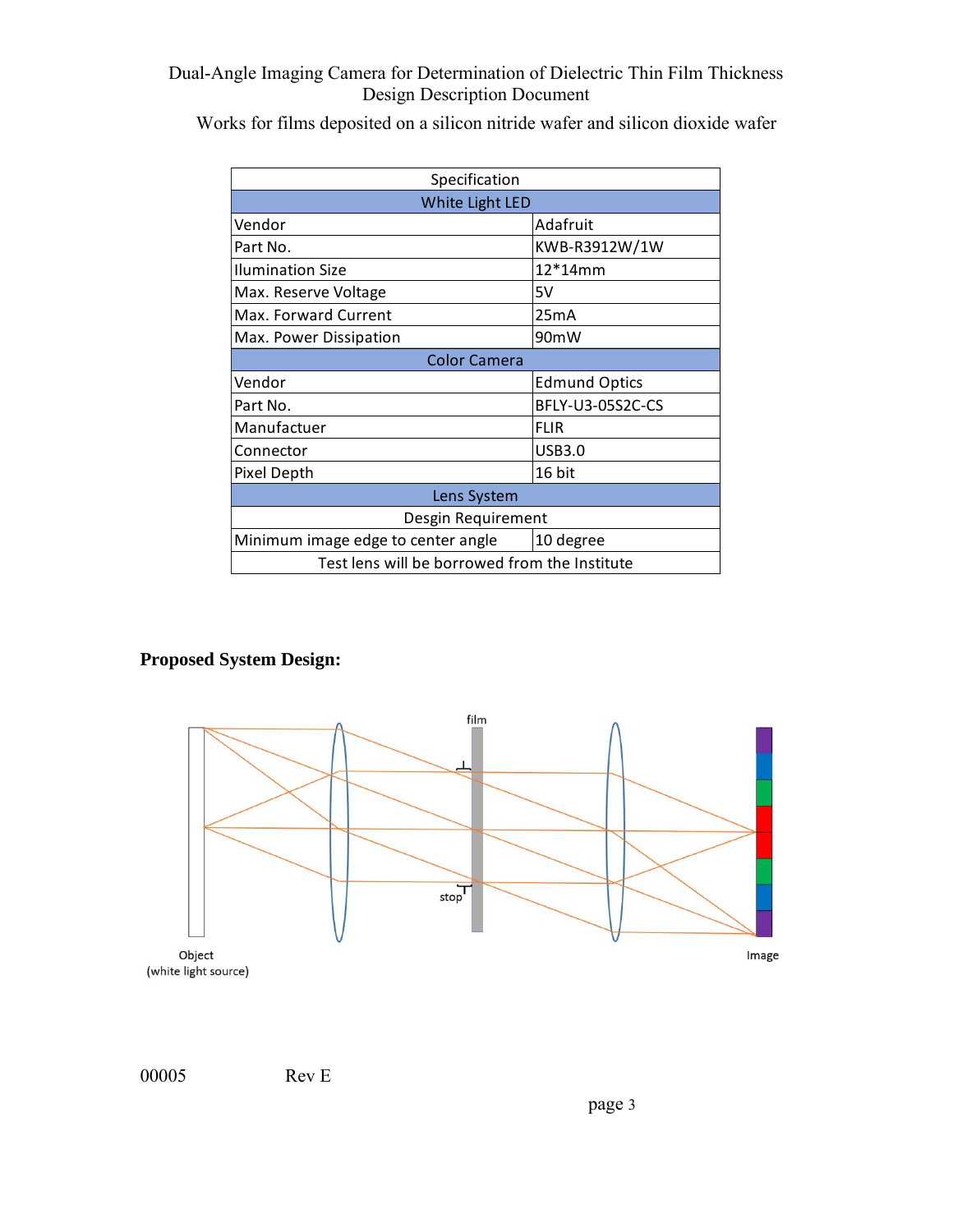<span id="page-6-0"></span>**Project Outline:**



## *What we are responsible for:*

We are responsible for the design and development of the dual-angle imaging camera including imaging test with developed MATLAB code and calibrated samples. If time permits, we are also responsible for the user-friendly GUI development and device package design.

## *What we are not responsible for:*

<span id="page-6-1"></span>We are not responsible for creating the coating reflectance database and procuring the calibration samples. These parts are performed at RIT and *should* be delivered to us by the start of spring semester, if not Professor Kruschwitz will ask UR Nano lab to fabricate the samples for us.